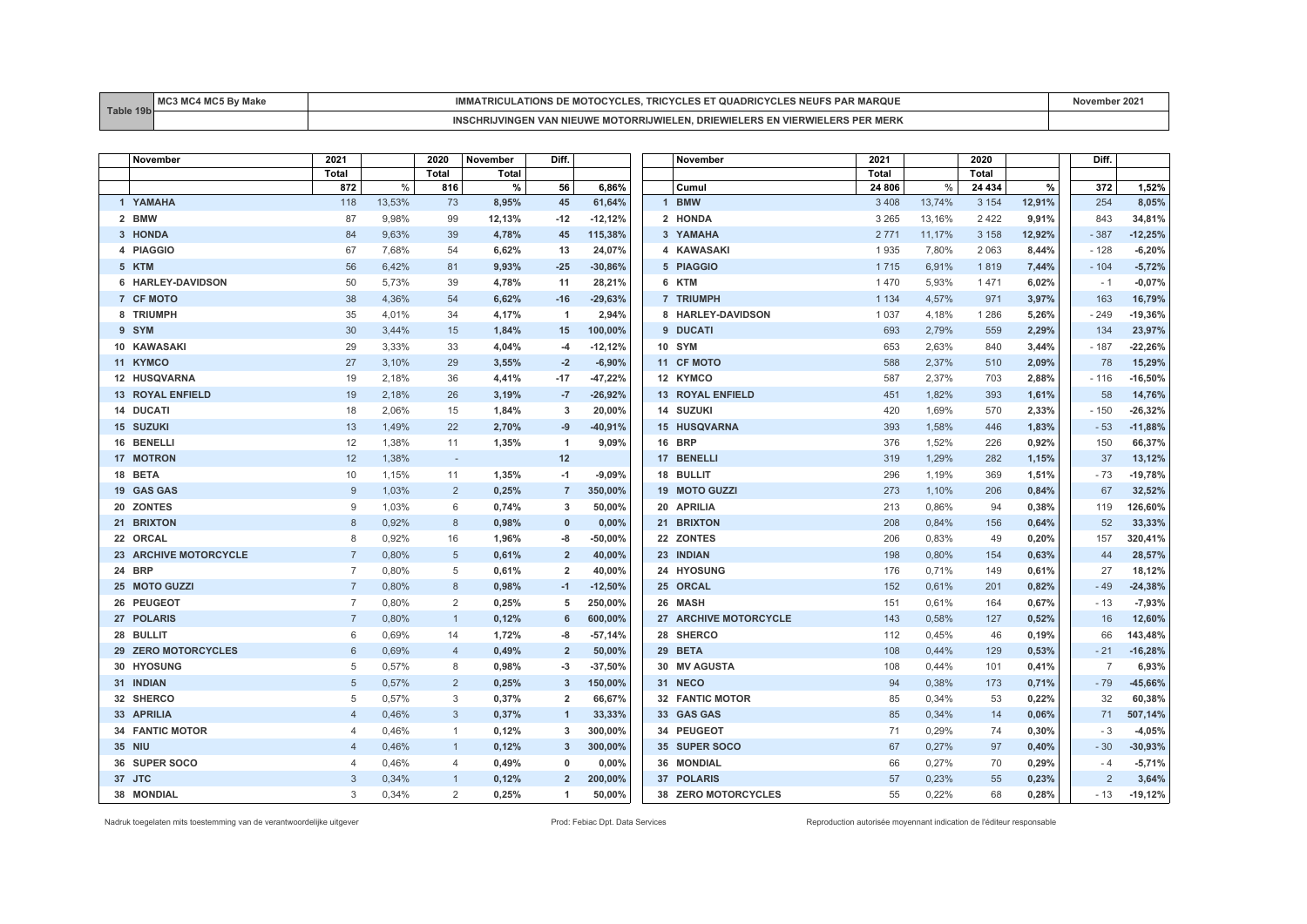|                | MC3 MC4 MC5 By Make       | IMMATRICULATIONS DE MOTOCYCLES, TRICYCLES ET QUADRICYCLES NEUFS PAR MARQUE |       |                          |          |                |           |    |                                                                               |                |       | November 2021            |       |                |            |
|----------------|---------------------------|----------------------------------------------------------------------------|-------|--------------------------|----------|----------------|-----------|----|-------------------------------------------------------------------------------|----------------|-------|--------------------------|-------|----------------|------------|
| Table 19b      |                           |                                                                            |       |                          |          |                |           |    | INSCHRIJVINGEN VAN NIEUWE MOTORRIJWIELEN, DRIEWIELERS EN VIERWIELERS PER MERK |                |       |                          |       |                |            |
|                | November                  | 2021                                                                       |       | 2020                     | November | Diff.          |           |    | November                                                                      | 2021           |       | 2020                     |       | Diff.          |            |
|                |                           | Total                                                                      |       | Total                    | Total    |                |           |    |                                                                               | Total          |       | Total                    |       |                |            |
|                |                           | 872                                                                        | %     | 816                      | $\%$     | 56             | 6,86%     |    | Cumul                                                                         | 24 806         | %     | 24 434                   | %     | 372            | 1,52%      |
|                | 39 SEGWAY                 | 3                                                                          | 0,34% | $\sim$                   |          | $\overline{3}$ |           |    | 39 MOTRON                                                                     | 53             | 0,21% |                          |       | 53             |            |
|                | <b>40 CHANG JIANG</b>     | $\overline{2}$                                                             | 0,23% | $\mathbf{1}$             | 0,12%    | $\overline{1}$ | 100,00%   |    | <b>40 NIU</b>                                                                 | 40             | 0,16% | 61                       | 0,25% | $-21$          | $-34,43%$  |
|                | <b>41 LAMBRETTA</b>       | 2                                                                          | 0,23% | $\overline{2}$           | 0,25%    | $\mathbf{0}$   | 0,00%     |    | 41 LAMBRETTA                                                                  | 39             | 0,16% | 53                       | 0,22% | $-14$          | $-26,42%$  |
| 42             | <b>MV AGUSTA</b>          | 2                                                                          | 0,23% | 2                        | 0,25%    | 0              | 0,00%     |    | 42 VOGE                                                                       | 39             | 0,16% | 6                        | 0,02% | 33             | 550,00%    |
| 43 NECO        |                           | $\overline{2}$                                                             | 0,23% | 8                        | 0,98%    | -6             | $-75,00%$ |    | 43 SEGWAY                                                                     | 29             | 0,12% | ۰                        |       | 29             |            |
| 44 ROTOM       |                           | $\overline{c}$                                                             | 0,23% | $\sim$                   |          | $\overline{2}$ |           |    | 44 ZHENHUA                                                                    | 27             | 0,11% | 54                       | 0,22% | $-27$          | $-50,00%$  |
| 45 TRS         |                           | 2                                                                          | 0,23% |                          |          | $\overline{2}$ |           |    | 45 JTC                                                                        | 23             | 0,09% | 21                       | 0,09% | $\overline{2}$ | 9,52%      |
| 46 VENT        |                           | 2                                                                          | 0.23% | $\overline{2}$           | 0,25%    | $\mathbf 0$    | 0,00%     |    | 46 EAGLE                                                                      | 22             | 0.09% | 20                       | 0,08% | $\overline{2}$ | 10,00%     |
| 47 EAGLE       |                           | $\overline{1}$                                                             | 0,11% | $\mathbf{1}$             | 0,12%    | $\mathbf{0}$   | 0,00%     |    | 47 QUADRO                                                                     | 19             | 0,08% | 97                       | 0,40% | $-78$          | $-80,41%$  |
| 48             | <b>ELECTRA</b>            | $\overline{1}$                                                             | 0,11% | $\mathbf{1}$             | 0,12%    | $\mathbf 0$    | 0,00%     |    | 48 RIEJU                                                                      | 19             | 0,08% | 6                        | 0,02% | 13             | 216,67%    |
|                | <b>49 ELECTRIC MOTION</b> |                                                                            | 0,11% | $\overline{\phantom{a}}$ |          | $\overline{1}$ |           |    | 49 HORWIN                                                                     | 18             | 0,07% | 18                       | 0,07% | $\mathbf 0$    | 0,00%      |
| 50 IRBIT       |                           | $\mathbf{1}$                                                               | 0,11% | ×.                       |          | $\overline{1}$ |           |    | 50 MALAGUTI                                                                   | 18             | 0,07% | 50                       | 0,20% | $-32$          | $-64,00%$  |
|                | <b>51 KUMPAN ELECTRIC</b> | $\mathbf{1}$                                                               | 0,11% | $\sim$                   |          | $\overline{1}$ |           |    | 51 WLIE                                                                       | 17             | 0,07% | 39                       | 0,16% | $-22$          | $-56,41%$  |
| 52 MASH        |                           | $\overline{1}$                                                             | 0,11% | $\mathbf{1}$             | 0,12%    | $\mathbf 0$    | 0,00%     |    | 52 SILENCE                                                                    | 16             | 0,06% | 10                       | 0,04% | 6              | 60,00%     |
|                | 53 QUADDY                 |                                                                            | 0,11% |                          |          | $\overline{1}$ |           |    | 53 SKYTEAM                                                                    | 15             | 0,06% | 32                       | 0,13% | $-17$          | $-53,13%$  |
|                | 54 SILENCE                |                                                                            | 0,11% |                          |          | $\overline{1}$ |           |    | 54 RENAULT                                                                    | 14             | 0,06% | 25                       | 0,10% | $-11$          | $-44,00\%$ |
| 55 SUNRA       |                           | $\overline{1}$                                                             | 0,11% | $\sim$                   |          | $\overline{1}$ |           |    | 55 TM RACING                                                                  | 14             | 0,06% | 18                       | 0,07% | $-4$           | $-22,22%$  |
|                | 56 SUR-RON                | $\overline{1}$                                                             | 0,11% | $\sim$                   |          | $\overline{1}$ |           |    | 56 GARIA                                                                      | 13             | 0,05% | 11                       | 0,05% | $\overline{2}$ | 18,18%     |
| 57 URAL        |                           |                                                                            | 0,11% | $\overline{2}$           | 0,25%    | $-1$           | $-50,00%$ |    | 57 SWM                                                                        | 12             | 0,05% | 18                       | 0,07% | $-6$           | $-33,33%$  |
| 58             | VOGE                      | -1                                                                         | 0,11% | $\overline{\phantom{a}}$ |          | $\overline{1}$ |           | 58 | <b>GOUPIL</b>                                                                 | 11             | 0,04% | 3                        | 0,01% | 8              | 266,67%    |
|                | 59 ZHENHUA                |                                                                            | 0,11% | $\overline{4}$           | 0,49%    | $-3$           | $-75,00%$ |    | 59 VENT                                                                       | 11             | 0,04% | 37                       | 0,15% | $-26$          | $-70,27%$  |
|                | 60 2TWENTY                |                                                                            |       | $\sim$                   |          |                |           |    | 60 ELECTRIC MOTION                                                            | 10             | 0,04% | $\overline{4}$           | 0,02% | 6              | 150,00%    |
| 61 ADDAX       |                           |                                                                            |       |                          |          |                |           |    | 61 ENERGICA                                                                   | 10             | 0,04% | $\overline{2}$           | 0,01% | 8              | 400,00%    |
| 62 AEON        |                           |                                                                            |       |                          |          |                |           |    | 62 MAGPOWER                                                                   | 9              | 0,04% | 17                       | 0,07% | - 8            | $-47,06%$  |
| 63 AGM         |                           |                                                                            |       |                          |          |                |           |    | 63 SAKURA                                                                     | 9              | 0,04% | 6                        | 0,02% | $\mathbf{3}$   | 50,00%     |
| 64 AIDEA       |                           |                                                                            |       |                          |          |                |           | 64 | <b>KSR MOTO</b>                                                               | 8              | 0,03% | 32                       | 0,13% | $-24$          | $-75,00%$  |
| 65 AJP         |                           |                                                                            |       |                          |          |                |           | 65 | <b>QUADDY</b>                                                                 | 8              | 0,03% | 11                       | 0,05% | $-3$           | $-27,27%$  |
|                | 66 ALFA SCOOTERS          |                                                                            |       |                          |          |                |           |    | 66 TRS                                                                        | 8              | 0,03% | 11                       | 0,05% | $-3$           | $-27,27%$  |
|                | 67 APGMOTO                |                                                                            |       |                          |          |                |           |    | 67 ERIDER                                                                     | $\overline{7}$ | 0,03% | $\overline{7}$           | 0,03% | $\overline{0}$ | 0,00%      |
| 68             | <b>ARCTIC CAT</b>         |                                                                            |       |                          |          |                |           | 68 | <b>SUNRA</b>                                                                  | $\overline{7}$ | 0,03% | $\sim$                   |       | $\overline{7}$ |            |
| 69 ARIIC       |                           |                                                                            |       |                          |          |                |           |    | 69 URAL                                                                       | $\overline{7}$ | 0,03% | 10                       | 0,04% | $-3$           | $-30,00%$  |
|                | 70 ASIAWING               |                                                                            |       |                          |          |                |           |    | 70 BOOM                                                                       | 6              | 0,02% | $\overline{4}$           | 0,02% | 2              | 50,00%     |
| 71 ASKOLL      |                           |                                                                            |       |                          |          |                |           |    | 71 CHANG JIANG                                                                | 6              | 0,02% | $\overline{4}$           | 0,02% | $\overline{2}$ | 50,00%     |
| 72 BARTON      |                           |                                                                            |       |                          |          |                |           |    | <b>72 FRISIAN MOTORS</b>                                                      | 6              | 0,02% | $\sim$                   |       | 6              |            |
|                | <b>73 BLITZ MOTORS</b>    |                                                                            |       |                          |          |                |           |    | 73 KUMPAN ELECTRIC                                                            | 6              | 0,02% |                          |       | 6              |            |
|                | 74 BOMBARDIER             |                                                                            |       |                          |          |                |           |    | 74 VANDERHALL                                                                 | 5              | 0,02% | 10                       | 0,04% | $-5$           | $-50,00%$  |
| <b>75 BOOM</b> |                           |                                                                            |       |                          |          |                |           |    | 75 CAN-AM                                                                     | $\overline{4}$ | 0,02% | 49                       | 0,20% | $-45$          | $-91,84%$  |
|                | <b>76 BROUGH SUPERIOR</b> |                                                                            |       |                          |          |                |           |    | <b>76 DAYI MOTOR</b>                                                          | $\overline{4}$ | 0,02% | $\overline{\phantom{a}}$ |       | $\overline{4}$ |            |
| 77 BTC         |                           |                                                                            |       |                          |          |                |           |    | 77 ELECTRA                                                                    | $\overline{4}$ | 0.02% | 6                        | 0.02% | $-2$           | $-33,33%$  |

Nadruk toegelaten mits toestemming van de verantwoordelijke uitgever entered enter enter enter a metaleur enter autorisée Prod: Febiac Dpt. Data Services Reproduction autorisée moyennant indication de l'éditeur responsable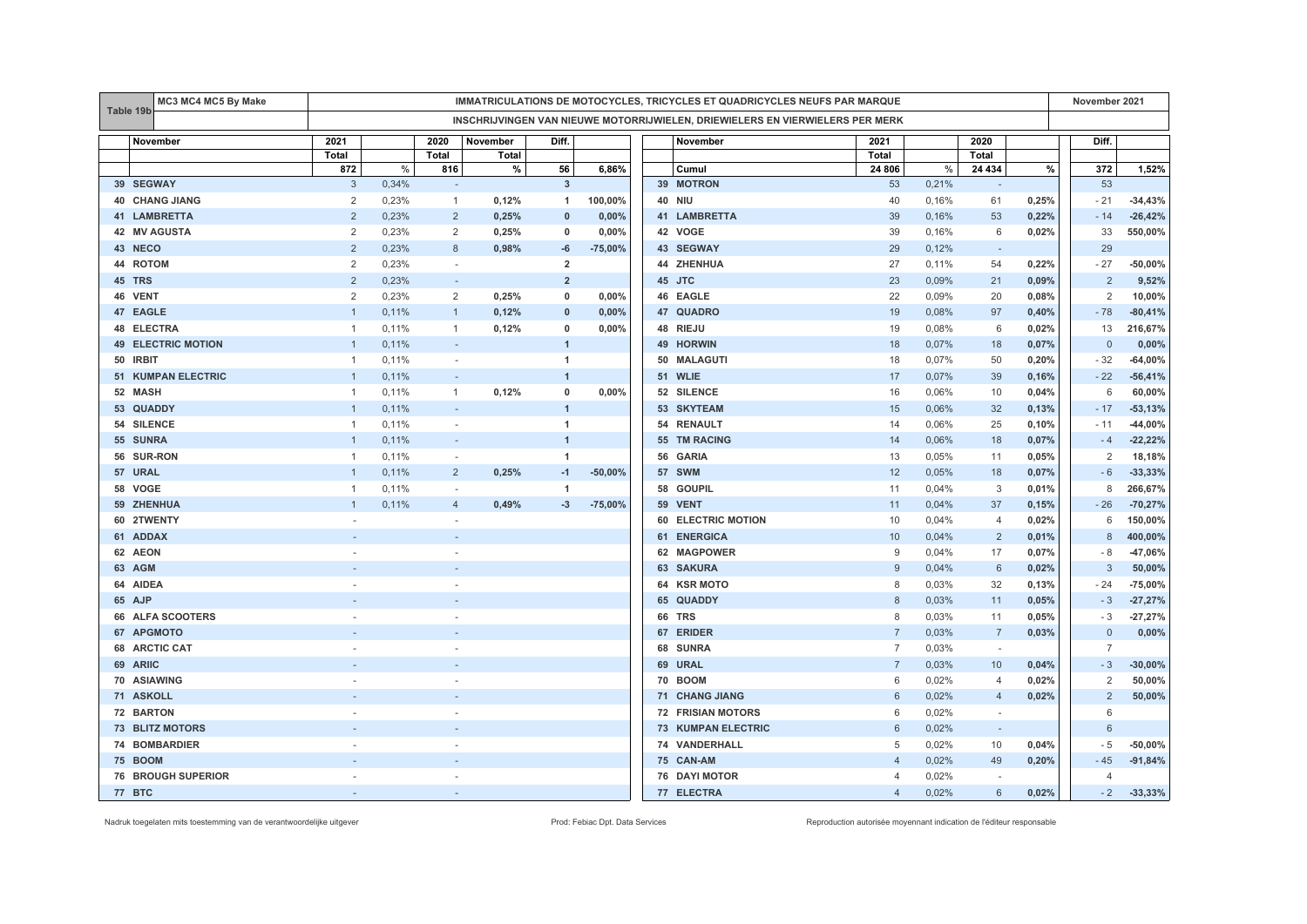| MC3 MC4 MC5 By Make<br>IMMATRICULATIONS DE MOTOCYCLES, TRICYCLES ET QUADRICYCLES NEUFS PAR MARQUE |        |       |                          |       |                  |                                                                               |                |       |                          |       | November 2021  |           |
|---------------------------------------------------------------------------------------------------|--------|-------|--------------------------|-------|------------------|-------------------------------------------------------------------------------|----------------|-------|--------------------------|-------|----------------|-----------|
| Table 19b                                                                                         |        |       |                          |       |                  | INSCHRIJVINGEN VAN NIEUWE MOTORRIJWIELEN, DRIEWIELERS EN VIERWIELERS PER MERK |                |       |                          |       |                |           |
| November                                                                                          | 2021   | 2020  | November                 | Diff. |                  | November                                                                      | 2021           |       | 2020                     |       | Diff.          |           |
|                                                                                                   | Total  | Total | Total                    |       |                  |                                                                               | Total          |       | <b>Total</b>             |       |                |           |
|                                                                                                   | 872    | %     | %<br>816                 | 56    | 6,86%            | Cumul                                                                         | 24 806         | %     | 24 434                   | %     | 372            | 1,52%     |
| 78 CAKE                                                                                           | $\sim$ |       | $\overline{\phantom{a}}$ |       |                  | 78 JIAJUE                                                                     | $\overline{4}$ | 0,02% | $\sim$                   |       | $\overline{4}$ |           |
| 79 CAN-AM                                                                                         |        |       |                          |       |                  | 79 ROTOM                                                                      | $\overline{4}$ | 0,02% | $\overline{1}$           | 0,00% | 3              | 300,00%   |
| 80 CENNTRO                                                                                        |        |       | $\sim$                   |       |                  | 80 AJP                                                                        | 3              | 0,01% | 3                        | 0,01% | 0              | 0,00%     |
| 81 DAELIM                                                                                         |        |       |                          |       |                  | 81 E-BROH                                                                     | 3              | 0,01% | $\sim$                   |       | 3              |           |
| 82 DAYI MOTOR                                                                                     |        |       |                          |       |                  | 82 ESTRIMA                                                                    | 3              | 0,01% | $\overline{1}$           | 0,00% | 2              | 200,00%   |
| 83 DOBO                                                                                           |        |       |                          |       |                  | 83 HANWAY                                                                     | 3              | 0,01% | 13                       | 0,05% | $-10$          | $-76,92%$ |
| 84 DOFEM                                                                                          |        |       |                          |       |                  | 84 KL                                                                         | 3              | 0,01% | $\overline{\phantom{a}}$ |       | 3              |           |
| <b>85 DONGMA</b>                                                                                  |        |       |                          |       |                  | 85 MONTESA                                                                    | 3              | 0,01% | 8                        | 0,03% | $-5$           | $-62,50%$ |
| <b>86 EAGLE MOTORSPORTS</b>                                                                       |        |       |                          |       |                  | 86 TINBOT                                                                     | 3              | 0,01% | $\overline{\phantom{a}}$ |       | 3              |           |
| 87 E-BROH                                                                                         |        |       |                          |       |                  | 87 TURBHO                                                                     | 3              | 0,01% | 10                       | 0,04% | $-7$           | $-70,00%$ |
| <b>88 ECCITY MOTOCYCLES</b>                                                                       |        |       |                          |       |                  | 88 2TWENTY                                                                    | 2              | 0,01% | $\sim$                   |       | $\overline{2}$ |           |
| 89 EMBUGGY                                                                                        |        |       |                          |       |                  | 89 AEON                                                                       | $\overline{2}$ | 0,01% | $\sim$                   |       | $\overline{2}$ |           |
| <b>ENERGICA</b><br>90                                                                             |        |       |                          |       |                  | <b>BROUGH SUPERIOR</b><br>90                                                  | $\overline{2}$ | 0,01% | 3                        | 0,01% | $-1$           | $-33,33%$ |
| 91 ERIDER                                                                                         |        |       |                          |       |                  | 91 CAKE                                                                       | $\overline{2}$ | 0,01% | $\overline{1}$           | 0,00% | $\overline{1}$ | 100,00%   |
| 92 E-STORY                                                                                        |        |       |                          |       |                  | 92 REWACO                                                                     | 2              | 0,01% | 2                        | 0,01% | 0              | $0,00\%$  |
| 93 ESTRIMA                                                                                        |        |       |                          |       |                  | 93 TIANYING                                                                   | $\overline{2}$ | 0,01% | 8                        | 0,03% | $-6$           | $-75,00%$ |
| 94 FRISIAN MOTORS                                                                                 |        |       |                          |       |                  | 94 AIDEA                                                                      | $\mathbf{1}$   | 0,00% |                          |       | $\overline{1}$ |           |
| 95 GARIA                                                                                          |        |       |                          |       |                  | 95 ARIIC                                                                      | $\overline{1}$ | 0,00% |                          |       | $\overline{1}$ |           |
| 96 GOES                                                                                           |        |       |                          |       |                  | 96 ASKOLL                                                                     | $\mathbf{1}$   | 0,00% | $\sim$                   |       | $\mathbf{1}$   |           |
| 97 GOUPIL                                                                                         |        |       |                          |       |                  | 97 BLITZ MOTORS                                                               | $\overline{1}$ | 0,00% | $\sim$                   |       | $\overline{1}$ |           |
| 98 GOVECS                                                                                         |        |       |                          |       |                  | 98 BOMBARDIER                                                                 | $\overline{1}$ | 0,00% | 29                       | 0,12% | $-28$          | $-96,55%$ |
| 99 GRIZZLY TRIKES                                                                                 |        |       |                          |       |                  | 99 CENNTRO                                                                    | $\overline{1}$ | 0,00% | $\mathbf{3}$             | 0,01% | $-2$           | $-66,67%$ |
| <b>HANWAY</b><br>100                                                                              |        |       | 0,12%<br>$\mathbf{1}$    | $-1$  | $-100,00%$       | 100 DOFEM                                                                     | $\mathbf{1}$   | 0,00% | $\sim$                   |       | $\overline{1}$ |           |
| 101 HORWIN                                                                                        |        |       | 0,12%                    |       | $-1$ $-100,00\%$ | 101 DONGMA                                                                    |                | 0,00% |                          |       | $\overline{1}$ |           |
| 102 HSUN                                                                                          |        |       |                          |       |                  | 102 EMBUGGY                                                                   | $\overline{1}$ | 0,00% |                          |       | $\mathbf{1}$   |           |
| 103 JIAJUE                                                                                        |        |       |                          |       |                  | 103 E-STORY                                                                   | $\mathbf{1}$   | 0,00% | $\sim$                   |       | $\overline{1}$ |           |
| 104 JIAYUAN                                                                                       |        |       | $\sim$                   |       |                  | 104 IRBIT                                                                     | $\overline{1}$ | 0,00% | $\sim$                   |       | $\mathbf{1}$   |           |
| 105 JONWAY                                                                                        |        |       |                          |       |                  | 105 JIAYUAN                                                                   | $\overline{1}$ | 0,00% | $\mathbf{1}$             | 0,00% | $\mathbf 0$    | 0,00%     |
| <b>JUNAK</b><br>106                                                                               |        |       | 0,12%<br>1               |       | $-1$ $-100,00\%$ | 106 JONWAY                                                                    | $\mathbf{1}$   | 0,00% | 5                        | 0,02% | $-4$           | $-80,00%$ |
| 107 KEEWAY                                                                                        |        |       |                          |       |                  | 107 LINHAI                                                                    | $\overline{1}$ | 0,00% | 6                        | 0,02% | $-5$           | $-83,33%$ |
| 108 KL                                                                                            |        |       |                          |       |                  | 108 LVNENG                                                                    | $\overline{1}$ | 0,00% | $\overline{a}$           |       | $\overline{1}$ |           |
| <b>KSR MOTO</b><br>109                                                                            |        |       | $\overline{2}$<br>0,25%  | $-2$  | $-100,00\%$      | 109 MOTO MORINI                                                               | $\overline{1}$ | 0,00% | $\overline{2}$           | 0,01% | $-1$           | $-50,00%$ |
| 110 LINHAI                                                                                        |        |       | $\mathbf{1}$<br>0,12%    |       | $-1$ $-100,00\%$ | <b>110 MOVE</b>                                                               | $\mathbf{1}$   | 0,00% |                          |       | $\overline{1}$ |           |
| 111 LITTLE                                                                                        |        |       |                          |       |                  | 111 MUTT                                                                      | $\overline{1}$ | 0,00% | 21                       | 0,09% | $-20$          | $-95,24%$ |
| 112 LONGJIA                                                                                       |        |       | $\sim$                   |       |                  | 112 MV                                                                        | $\mathbf{1}$   | 0,00% | $\sim$                   |       | $\overline{1}$ |           |
| 113 LVNENG                                                                                        |        |       |                          |       |                  | <b>113 RGNT</b>                                                               | $\overline{1}$ | 0,00% | $\sim$                   |       | $\overline{1}$ |           |
| 114 MAGPOWER                                                                                      |        |       | 0,12%<br>1               | -1    | $-100,00\%$      | 114 ROYAL ALLOY                                                               | $\overline{1}$ | 0,00% | $\overline{1}$           | 0,00% | $\mathbf 0$    | $0,00\%$  |
| 115 MALAGUTI                                                                                      |        |       | 0,37%<br>$\mathbf{3}$    |       | $-3 - 100,00\%$  | <b>115 RVM</b>                                                                | -1             | 0,00% | $\sim$                   |       | $\mathbf{1}$   |           |
| 116 MASAI                                                                                         |        |       | $\sim$                   |       |                  | 116 SUR-RON                                                                   | $\mathbf{1}$   | 0,00% | $\sim$                   |       | $\mathbf{1}$   |           |

Nadruk toegelaten mits toestemming van de verantwoordelijke uitgever entered enter enter enter a metaleur enter autorisée Prod: Febiac Dpt. Data Services Reproduction autorisée moyennant indication de l'éditeur responsable